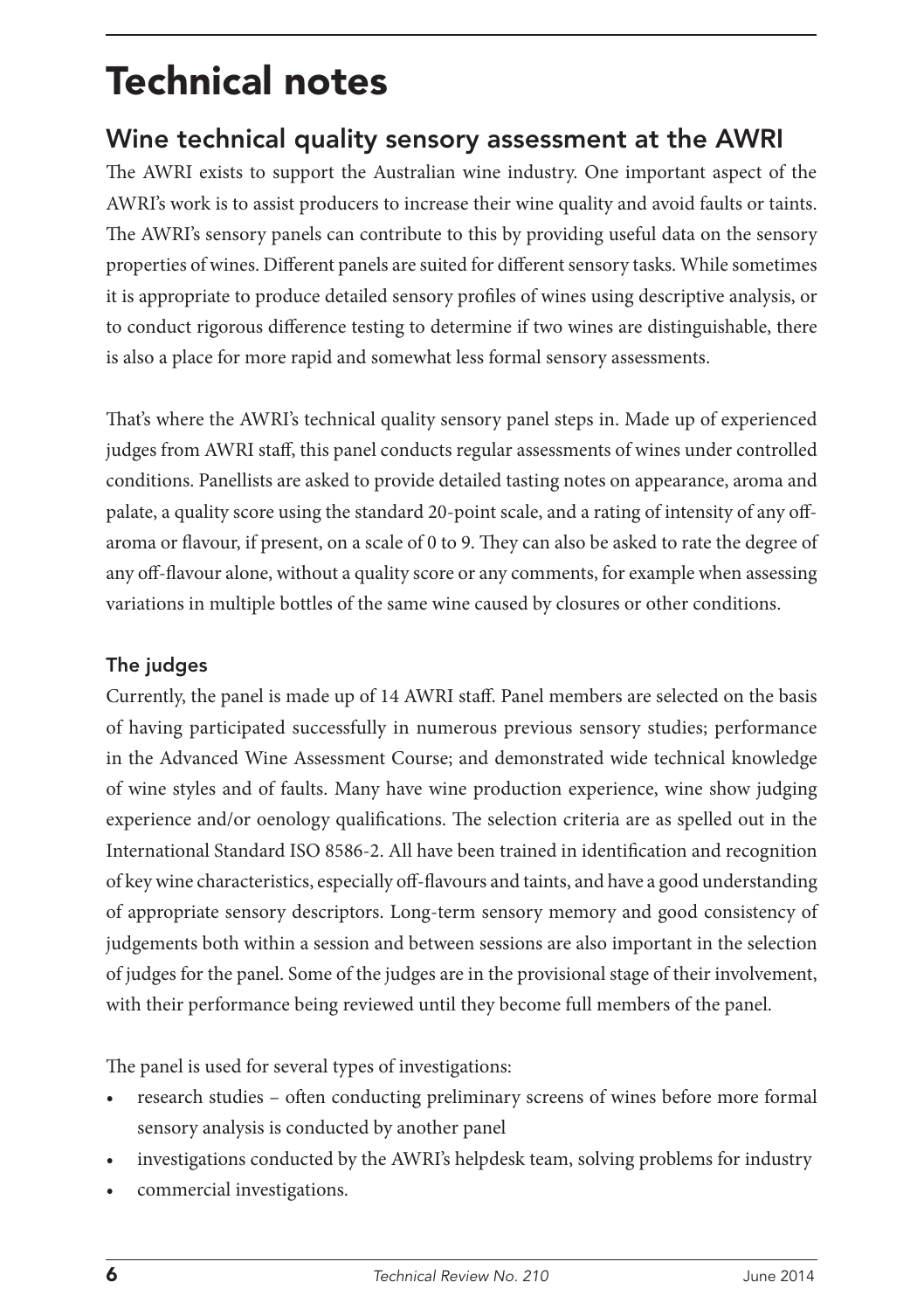Many of the samples presented to the panel are wines with suspected off-flavours.

The judges always taste under blind conditions, with the glasses coded and only the vintage and variety/style of the wine provided. Samples are presented in random order with a general maximum of eight wines presented per session to reduce fatigue and sensory adaptation; although on occasions up to ten may be presented. Assessments are carried out in the AWRI sensory booths under controlled lighting, positive air pressure and constant temperature, with no communication between judges during the session. Judges are asked to refrain from eating or drinking anything except water for half an hour before panel sessions, and to avoid using perfume, aftershave, and fragranced soaps or hand lotions.

# Scoring

To ensure the reliability of the panel, judge performance is continually monitored to check consistency and to compare assessments with the other judges. In addition to the test wines, commercially available wines of different varieties, styles and quality levels are presented blind on a repeated basis both within a session and across different sessions, together with wines with known faults or with additions of taint compounds. The regular inclusion of control wines helps alleviate any possibility of judges assuming that off-flavours are likely to be present in any given wine.

Feedback is given to the judges so they can reflect on how their comments and scores agree with other panellists' judgements and can work to adjust responses where possible in the future. Variation is, of course, expected across the panel, as some individuals are relatively insensitive to some specific taint compounds, for example 'mousy' flavour, chlorophenols ('plastic', 'chlorine-like') or the 'earthy' fungal-related compound geosmin. Every taster will have some strengths and some weaknesses with regard to sensitivity to specific taints and faults. As with other sensory tests, it is the panel response that is important, not an individual on a given day.

There are regular meetings of the panel to discuss issues with scoring or particular styles and varieties. Over time, the panel has developed a well-aligned concept of quality and a standard approach to scoring. Because members of the panel are involved in the Advanced Wine Assessment Course, as well as in wine shows and wine magazine tastings, there is a good connection between the views of the panel and that of the wider industry.

It should be noted that the panel will not provide a statement that a wine might be of suitable quality for a specific purpose or price point, as is sometimes requested as part of a dispute.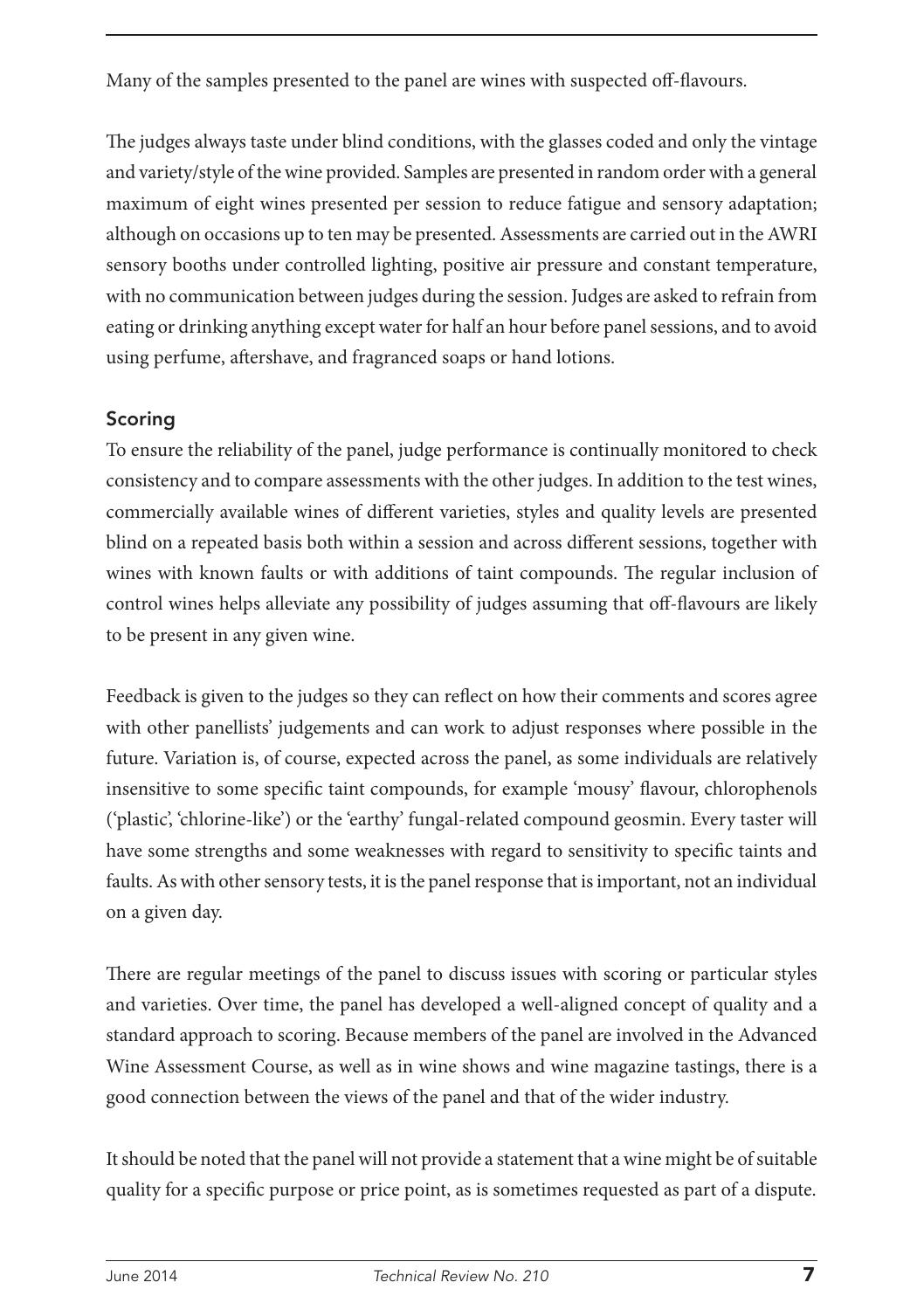The panel uses a set of guidelines for scoring which is shown in Table 1. The designations and definitions were adapted, in consultation with panellists, from those in a recently published textbook (Leske et al. 2013).

The panel members have agreed that the following faults or taints are unacceptable at any level: trichloroanisole, chlorophenol, indole, 'mousy', and fungal must, while oxidation, 'Brett', sulfide, and volatile acidity can be tolerable at low levels, depending on wine style. A score of 12 is the lowest score given to an unacceptable wine. Excessive tannins, acidity, oak, levels of carbon dioxide, astringency, bitterness or hotness are noted in comments on the wine, and will affect the wine's overall score, but are not rated as taints or faults. Their presence could still potentially result in a score of 12 if at high enough levels to make a wine unacceptable. Only full and half point scores between 12 and 20 points are given.

## A useful resource

An expert panel providing quality scores and free choice comments provides an inexpensive and rapid way of generating practical information on wines that can be used to make decisions. It is particularly useful for clients of the AWRI's helpdesk service, where sensory assessment is often the key first step in determining the nature of a problem.

| Points<br>awarded            | Medal  | Quality<br>designation         | Comments                                                                                                                                                                                                           |
|------------------------------|--------|--------------------------------|--------------------------------------------------------------------------------------------------------------------------------------------------------------------------------------------------------------------|
| 20.0<br>19.5<br>19.0<br>18.5 | Gold   | Outstanding,<br>exceptional    | Meeting all requirements and expectations of a wine<br>of the particular style: clear varietal or style definition,<br>complexity, intensity, balance and persistence. Free<br>from taints and faults.             |
| 18.0<br>17.5<br>17.0         | Silver | Excellent                      | A very good wine, that doesn't quite meet the<br>standard required for a gold medal, but with more<br>distinctiveness, complexity, intensity and balance than a<br>bronze medal wine. Free from taints and faults. |
| 16.5<br>16.0<br>15.5         | Bronze | Good                           | A wine with a degree of distinctiveness, complexity,<br>intensity and balance, free from major taints or faults.                                                                                                   |
| 15.0<br>14.5<br>14.0         | None   | Sound                          | A sound wine, free of major faults or defects, but lacking<br>a degree of distinctiveness. Simple and not to be<br>'rewarded'.                                                                                     |
| 13.5<br>13.0<br>12.5         | None   | Marginal                       | Simple or low intensity flavours; minor to more<br>pronounced defects. Lacking balance, freshness or<br>varietal characteristics.                                                                                  |
| 12.0                         | None   | Not commercially<br>acceptable | Obvious, dominating defects or having a specific<br>unacceptable taint at any level.                                                                                                                               |

Table 1. The 20-point quality system as applied by the AWRI technical quality panel. Note the points are as given by an individual rather than an average of the panel. Adapted from Leske et al. (2013).